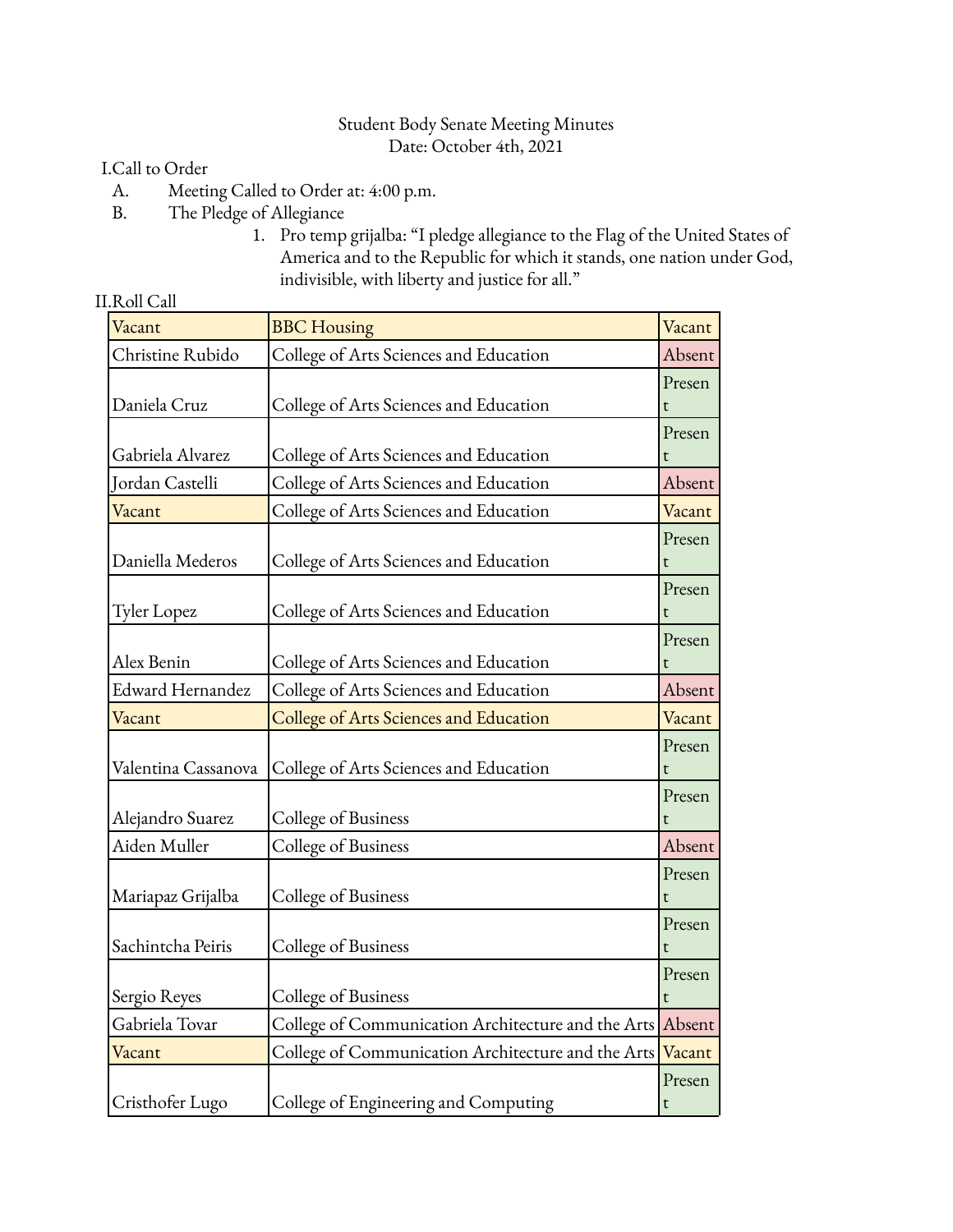|                     |                                                          | Presen      |
|---------------------|----------------------------------------------------------|-------------|
| Fernando Melara     | College of Engineering and Computing                     | t           |
|                     |                                                          | Presen      |
|                     | Hervangelot Lordeus College of Engineering and Computing | t           |
|                     |                                                          | Presen      |
| Natalie Meneses     | College of Engineering and Computing                     | t           |
| Celesse Temes       | College of Hospitality and Tourism Management            | Presen<br>t |
| Vacant              | College of Law                                           | Vacant      |
|                     |                                                          |             |
| Manuela Jaramillo   | College of Medicine                                      | Presen<br>t |
| Joshua Lovo-Morales | College of Nursing and Health Sciences                   | Absent      |
|                     |                                                          | Presen      |
| Tyra Moss           | College of Public Health and Social Work                 | t           |
|                     |                                                          | Presen      |
| Joshua Mandall      | Graduate School                                          | t           |
| Vacant              | <b>Graduate School</b>                                   | Vacant      |
| Vacant              | <b>Graduate School</b>                                   | Vacant      |
| Vacant              | <b>Graduate School</b>                                   | Vacant      |
| Vacant              | <b>Graduate School</b>                                   | Vacant      |
|                     |                                                          | Presen      |
| Jean Rodriguez      | Honors College                                           | t           |
| Vacant              | <b>Lower Division BBC</b>                                | Vacant      |
|                     |                                                          | Presen      |
| Zoilo Batista       | <b>Lower Division MMC</b>                                | t           |
|                     |                                                          | Presen      |
| Jacob Bharat        | <b>MMC</b> Housing                                       | t           |
|                     |                                                          | Presen      |
| Sebastian Aviles    | <b>MMC</b> Housing                                       | t           |
| Taylor Sokolosky    | <b>MMC</b> Housing                                       | Presen<br>t |
| Vacant              | <b>Online Student</b>                                    | Vacant      |
|                     |                                                          |             |
| Alexander Sutton    | School of International and Public Affairs               | Presen<br>t |
|                     |                                                          | Presen      |
| David Luis          | School of International and Public Affairs               | t           |
| Sadie Testa-Secca-- | School of International and Public Affairs               | Absent      |
| Vacant              | <b>Upper Division BBC</b>                                | Vacant      |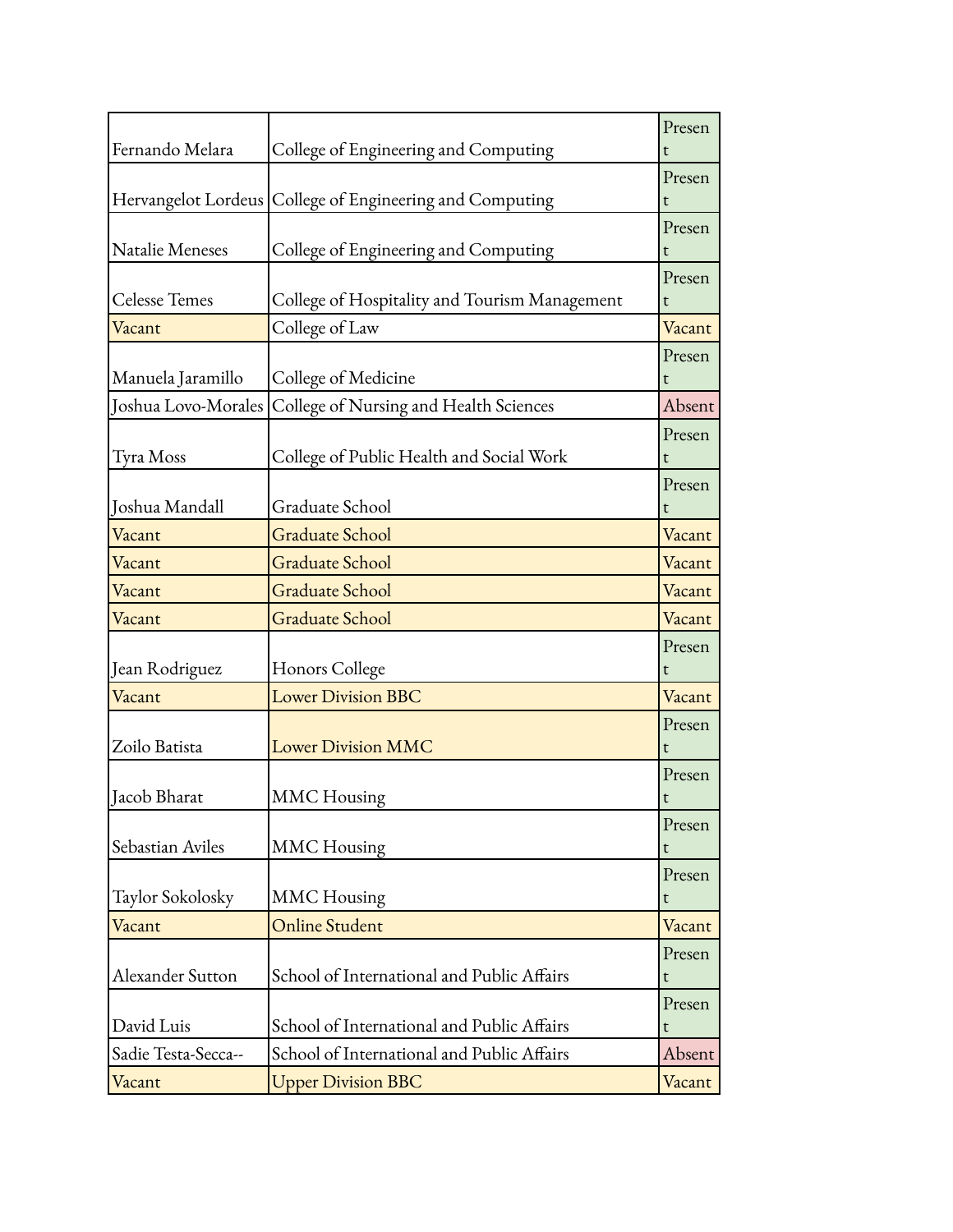| Vacant                              | <b>Upper Division BBC</b> | Vacant |
|-------------------------------------|---------------------------|--------|
|                                     |                           | Presen |
| Rodrigo Alea                        | <b>Upper Division MMC</b> | t      |
|                                     |                           | Presen |
| Nicholas Pastrana                   | <b>Upper Division MMC</b> | t      |
| TOTAL NUMBER OF SENATORS PRESENT    |                           |        |
| TOTAL NUMBER OF SENATORS ABSENT     |                           |        |
| TOTAL NUMBER OF SENATE SEATS VACANT |                           |        |
|                                     |                           |        |
| Quorum Established                  |                           |        |
|                                     |                           |        |

III.Approval of Minutes from Last Meeting

A. Senator luis moves to approve last meetings agenda, senator Sutton seconds. Motion passes I.Adoption of the Agenda

A. Senator Sutton moves to adopt todays agenda. Senator luis seconds. Motion passes I.Invited Speakers

A. none

I.Committee Reports

A. Appropriations Committee

- a. Panther motorsports
- b. Appropriation bill is being written, and in best case scenario the bill will be voted on in committee tomorrow
- B. Graduate and Professional Student Committee
	- a. Met last week to begin planning for GSAW and Gradskeller
	- b. Programming budget was also discussed
	- c. In process of recruitment for graduate senator. Publication request was submitted
	- d. Web forum request is also coming up
- C. University Sustainability and Innovation Committee
	- a. Secretary of sustainability met with senate
- D. Health and Well-Being Committee
- E. Student Life and Academic Concerns Committee
- F. Committee on Rules and Administration

## I.Executive Board Reports

- A. Student Body President
	- 1. Rally in Tally event will be next week
- B. Senate President
	- 1. By this time next month we will have judicial branch
	- 2. Unexcused absences will be taken to chief justice, slacking off is not permitted
	- 3. Meet your dean event is this Thursday
	- 4. All of you have been placed in committees if anyone does not find themselves in a committee please reach out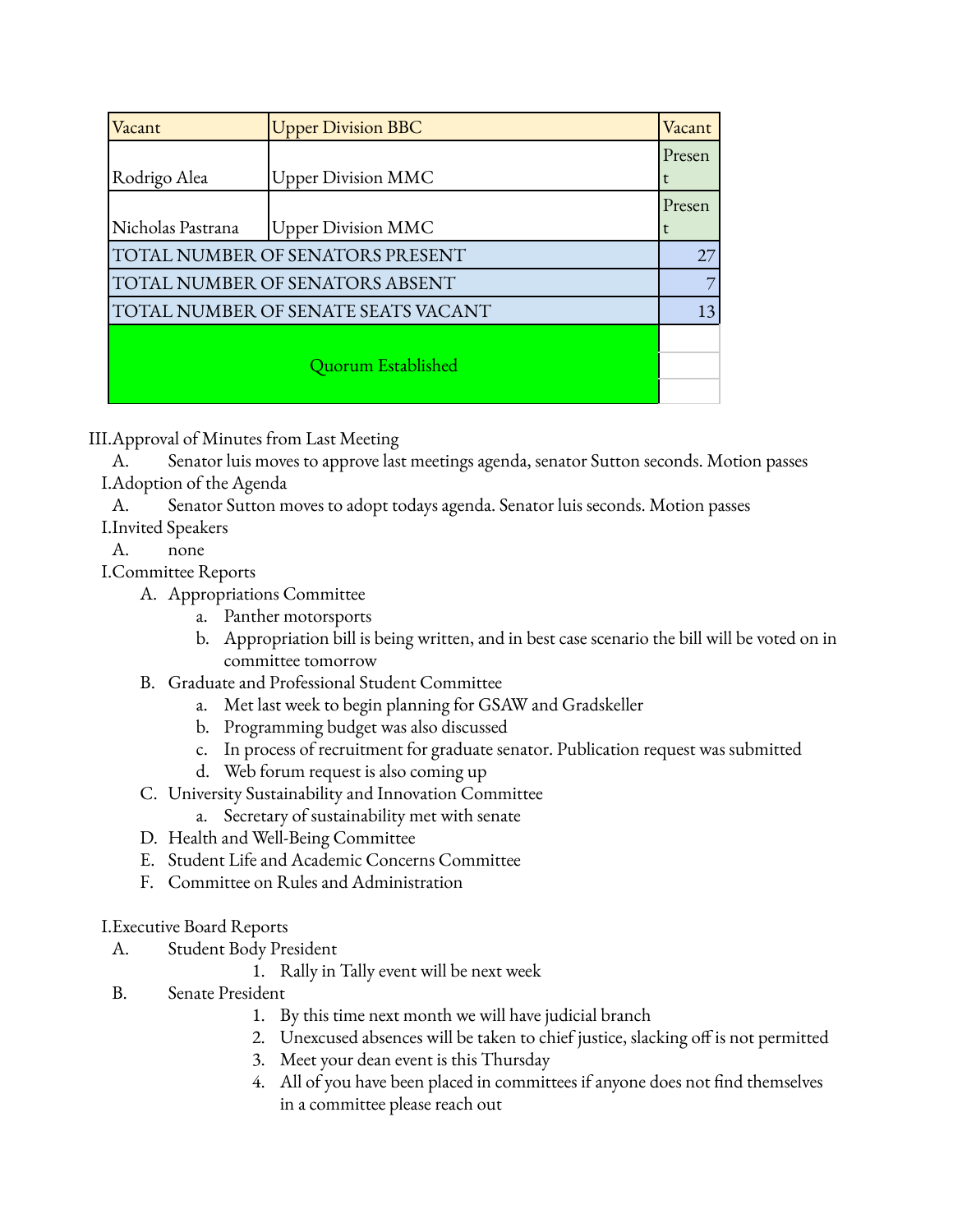- C. Senate President Pro-Tempore
- D. Senate Floor Leader
	- 1. I will be checking up on you all to make sure initiatives are running smoothly as well as offering any help that is needed
	- 2. Really want this senate to pass great, meaningful legislation
	- 3. Meeting your dean is a great opportunity, please reach out to anyone who is interested in meeting the dean
- E. Student Body Vice President
	- 1. Pop in sga event will be on the  $20<sup>th</sup>$
- F. Comptroller
- G. Executive Administrator
- H. Governor of the Biscayne Bay Campus
	- 1. Welcome back everyone to BBC! If anyone would like a tour if be happy to give them!
	- 2. As everyone knows, sga merged from two organizations into one. There were some concerns that were thought of when this began and we continue to tackle these challenges
- I. Chief of Staff

J. Chief Justice

II.Vetoed Legislation

## A.

II.Unfinished Business

- A. Confirmation of Wrendly Mesidor for Lieutenant Governor of the Biscayne Bay Campus.
	- a. Floor leader Lugo moves to enter 5 minute discussion. Senator Luis seconds. Motion passes
	- b. Senate president pastrana moves to enter voting, pro temp Grijalba seconds. Motion passes

| Name                | Position                                  | Attendance |   |
|---------------------|-------------------------------------------|------------|---|
| Vacant              | <b>BBC</b> Housing                        | Vacant     |   |
| Christine<br>Rubido | College of Arts Sciences and<br>Education | Absent     |   |
| Daniela Cruz        | College of Arts Sciences and<br>Education | Present    | ν |
| Gabriela Alvarez    | College of Arts Sciences and<br>Education | Present    | ٧ |
| Jordan Castelli     | College of Arts Sciences and<br>Education | Absent     |   |
| Vacant              | College of Arts Sciences and<br>Education | Vacant     |   |
| Daniella<br>Mederos | College of Arts Sciences and<br>Education | Present    | v |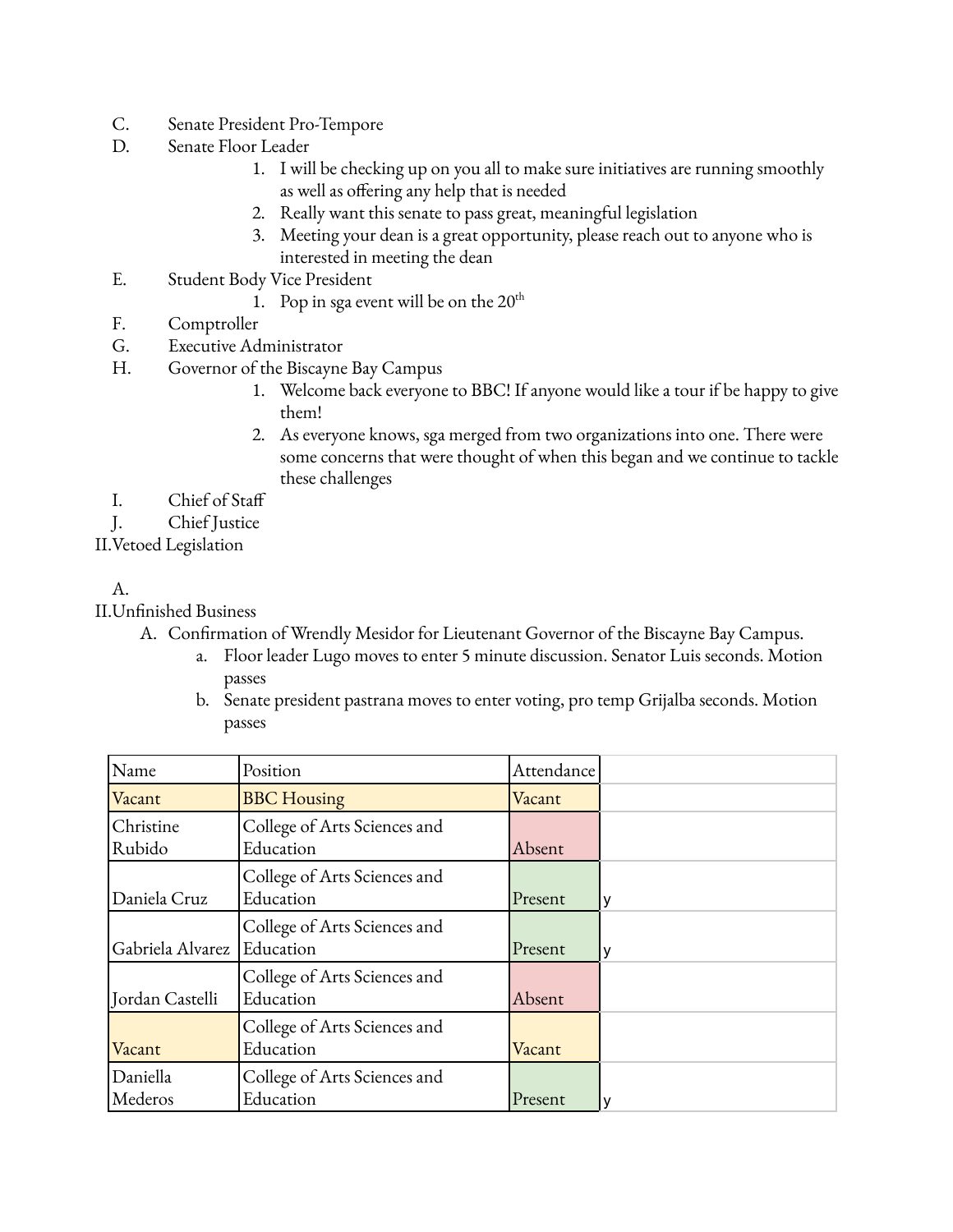| Tyler Lopez                 | College of Arts Sciences and<br>Education             | Present | у                                                                |
|-----------------------------|-------------------------------------------------------|---------|------------------------------------------------------------------|
| Alex Benin                  | College of Arts Sciences and<br>Education             | Present | у                                                                |
| Edward<br>Hernandez         | College of Arts Sciences and<br>Education             | Absent  |                                                                  |
| Vacant                      | College of Arts Sciences and<br>Education             | Vacant  |                                                                  |
| Valentina<br>Cassanova      | College of Arts Sciences and<br>Education             | Present | у                                                                |
|                             | Alejandro Suarez   College of Business                | Present | у                                                                |
| Aiden Muller                | College of Business                                   | Absent  |                                                                  |
| Mariapaz<br>Grijalba        | College of Business                                   | Present | у                                                                |
| Sachintcha Peiris           | College of Business                                   | Present | у                                                                |
| Sergio Reyes                | College of Business                                   | Present | abstain                                                          |
| Gabriela Tovar              | College of Communication<br>Architecture and the Arts | Absent  |                                                                  |
| Vacant                      | College of Communication<br>Architecture and the Arts | Vacant  |                                                                  |
| Cristhofer Lugo             | College of Engineering and<br>Computing               | Present | n                                                                |
| Fernando Melara   Computing | College of Engineering and                            | Present | у                                                                |
| Hervangelot<br>Lordeus      | College of Engineering and<br>Computing               | Present | у                                                                |
| Natalie Meneses             | College of Engineering and<br>Computing               | Present | у                                                                |
| <b>Celesse Temes</b>        | College of Hospitality and Tourism<br>Management      | Present | n                                                                |
| Vacant                      | College of Law                                        | Vacant  |                                                                  |
| Manuela<br>Jaramillo        | College of Medicine                                   | Present | у                                                                |
| Joshua<br>Lovo-Morales      | College of Nursing and Health<br>Sciences             | Absent  |                                                                  |
| Tyra Moss                   | College of Public Health and Social<br>Work           | Present | у                                                                |
| Joshua Mandall              | Graduate School                                       | Present | abstain, conflict of interest with<br>prior interest in position |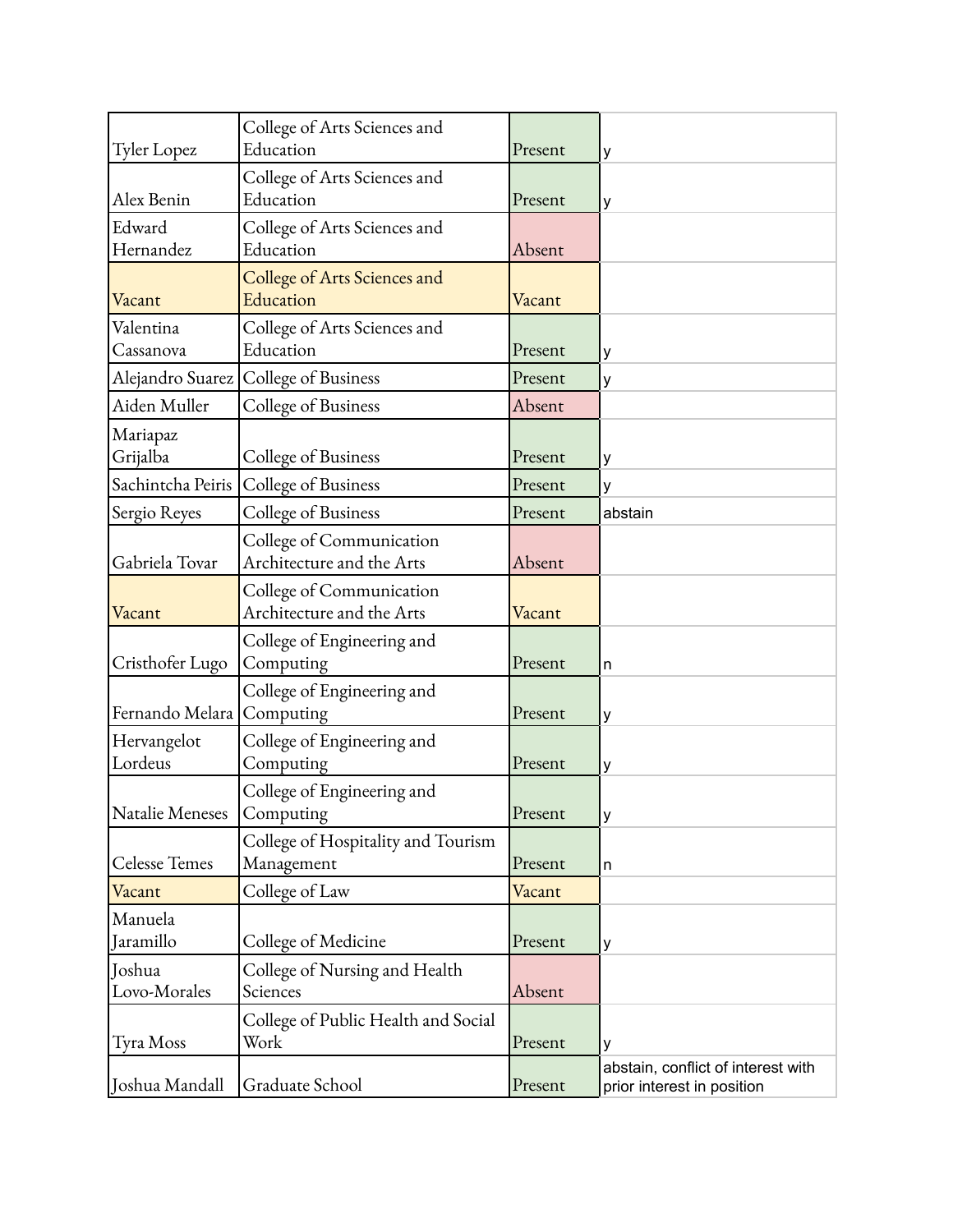| Vacant                              | <b>Graduate School</b>                        | Vacant  |   |
|-------------------------------------|-----------------------------------------------|---------|---|
| Vacant                              | <b>Graduate School</b>                        | Vacant  |   |
| Vacant                              | Graduate School                               | Vacant  |   |
| Vacant                              | Graduate School                               | Vacant  |   |
| Jean Rodriguez                      | Honors College                                | Present | у |
| Vacant                              | <b>Lower Division BBC</b>                     | Vacant  |   |
| Zoilo Batista                       | <b>Lower Division MMC</b>                     | Present |   |
| Jacob Bharat                        | <b>MMC</b> Housing                            | Present | y |
| Sebastian Aviles                    | <b>MMC</b> Housing                            | Present | y |
| Taylor Sokolosky                    | <b>MMC</b> Housing                            | Present | у |
| Vacant                              | Online Student                                | Vacant  |   |
| Alexander<br>Sutton                 | School of International and Public<br>Affairs | Present | n |
| David Luis                          | School of International and Public<br>Affairs | Present | n |
| Sadie<br>Testa-Secca--              | School of International and Public<br>Affairs | Absent  |   |
| Vacant                              | <b>Upper Division BBC</b>                     | Vacant  |   |
| Vacant                              | <b>Upper Division BBC</b>                     | Vacant  |   |
| Rodrigo Alea                        | <b>Upper Division MMC</b>                     | Present | n |
| Nicholas                            |                                               |         |   |
| Pastrana                            | <b>Upper Division MMC</b>                     | Present | у |
| TOTAL NUMBER OF SENATORS PRESENT    |                                               | 27      |   |
| TOTAL NUMBER OF SENATORS ABSENT     |                                               |         |   |
| TOTAL NUMBER OF SENATE SEATS VACANT |                                               | 13      |   |
| Quorum Established                  |                                               |         |   |

With a vote of 19-2-5 Wrendly Mesidor is confirmed

I.New Business

A. Legislation for liaisons with graduate students

1. Senator luis moves to table this legislation until next week, senate president pastrana seconds. Motion passes

# I.Public Forum

# A.

II.Announcements

A. Homecoming is coming up soon! Lets be sure to show our panther pride!